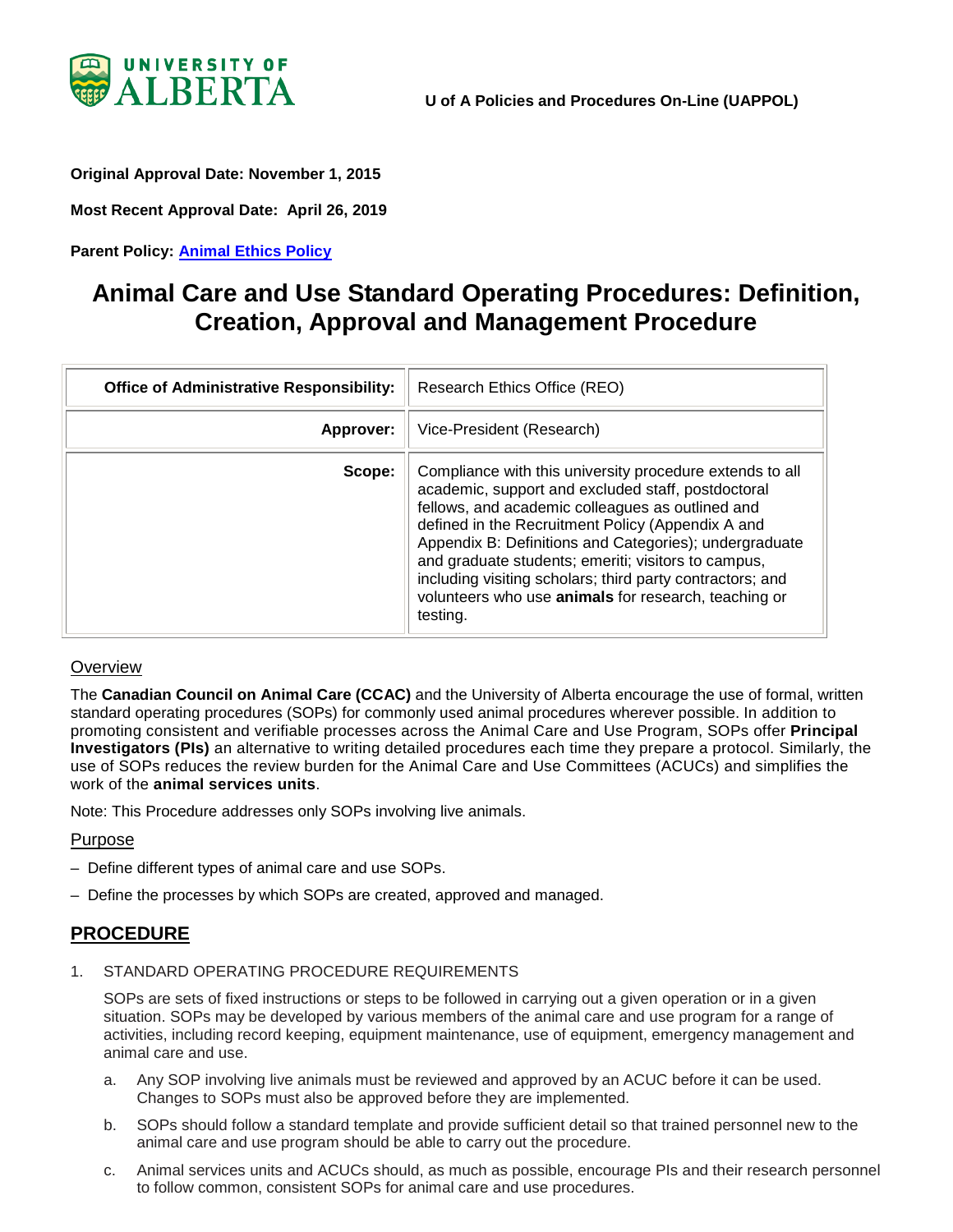

#### 2. INSTITUTIONAL SOPs

Institutional SOPs should be established for procedures involving animals that are common across research areas and/or animal services units and to promote best practices for the University's animal care and use program.

- a. Institutional SOPs should, wherever possible, make use of existing approved unit level or PI SOPs. Institutional SOPs may incorporate material from SOPs in use at other CCAC accredited institutions.
- b. Institutional SOPs will be reviewed and approved by the University Animal Policy and Welfare Committee (UAPWC), which includes Directors of the animal services units and Chairs of ACUCs, or by a subcommittee of UAPWC, created for that purpose. Institutional SOPs will be accepted by all University ACUCs and animal services units.
- c. SOPs relevant to the services provided by two or more of the animal services units must be endorsed by all units before they are presented to UAPWC for approval as institutional SOPs.
- d. Whether or not institutional SOPs are regularly reviewed by ACUCs in connection with specific animal use protocols, they should be reviewed by UAPWC at least every three years.
- e. Any member of the University animal care and use program may recommend development of an institutional SOP to UAPWC. However, UAPWC will give priority to development of SOPs for commonly used procedures.
- f. The institutional animal user training program and ACUCs will reinforce the use of SOPs, in particular institutional SOPs or SOPs maintained by the animal services units.
- g. Approved institutional SOPs will be maintained in the on-line research ethics system by REO and will be accessible on-line to animal module users.

#### 3. ANIMAL SERVICES UNIT SOPs

Directors of the animal services units must establish and maintain SOPs for services or activities performed by their staff or in their facilities.

- a. Unit level operational SOPs address various functions of an animal services unit in addition to those that involve animal care and use, for instance equipment maintenance, cleaning and record keeping. Operational SOPs that do not involve animals do not require ACUC approval.
- b. Unit level animal care and use SOPs involving live animals may or may not be associated with a specific animal use protocol. Unit level SOPs connected to animal use protocols maintained by the Director, for instance, training or breeding protocols should be reviewed in conjunction with the animal use protocol or when these SOPs are amended. Stand-alone SOPs, for rarely used procedures, should be reviewed by ACUC at least every three years.
- c. Animal services units should provide species and procedure or technique training consistent with approved institutional and unit level SOPs.
- d. The Director must ensure current approved versions of his/her unit's SOPs are available to staff and researchers as needed.

#### 4. INVESTIGATOR SOPs

PIs may create standard operating procedures for specialized activities that they or their research personnel perform regularly.

- a. PI level SOPs for protocol-specific procedures involving live animals will typically be approved by an ACUC, in connection with the PI's animal use protocol, and reviewed in detail with full protocol renewal every four years or in the event of changes. The animal use protocol identifies the animal users and their training, as well as the context in which protocol-specific SOPs will be employed. The more invasive the SOP, the more important it is to verify that the personnel following the SOP have commensurate training.
- b. The PI must ensure that current approved versions of his/her SOPs are available to all members of his/her research group on an as needed basis.
- c. A PI may also include institutional or unit level SOPs in his/her animal use protocol and make minor modifications to the SOPs, provided those modifications are approved by ACUC.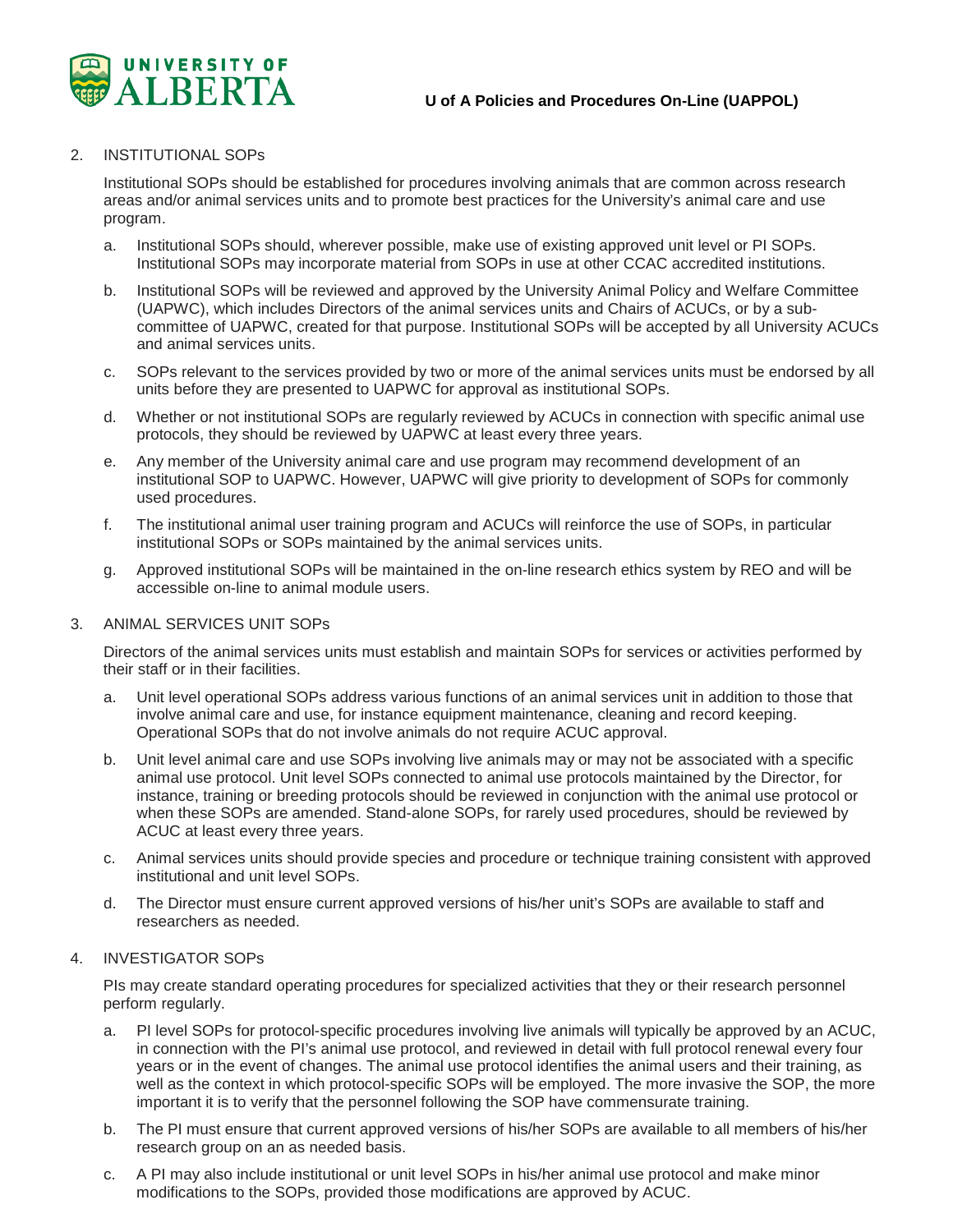

# **DEFINITIONS**

Any definitions listed in the following table apply to this document only with no implied or intended institution-wide use. [\[▲Top\]](#page-0-0)

| Animal                                           | Any living non-human vertebrate and any living invertebrate of the<br>class of cephalopoda, including free-living and reproducing larval<br>forms, used for research, teaching or testing by University staff or<br>trainees.                                                                                                                                                                                                                                                                                            |
|--------------------------------------------------|--------------------------------------------------------------------------------------------------------------------------------------------------------------------------------------------------------------------------------------------------------------------------------------------------------------------------------------------------------------------------------------------------------------------------------------------------------------------------------------------------------------------------|
| <b>Canadian Council on Animal</b><br>Care (CCAC) | The national organization responsible for setting and maintaining<br>standards for the ethical use and care of animals used in science<br>(research, teaching and testing) in Canada.                                                                                                                                                                                                                                                                                                                                    |
| <b>Principal Investigator (PI)</b>               | A member of the academic staff who is responsible for the design,<br>conduct, supervision and oversight of the care and use of animals in<br>research, teaching or testing as describe in an approved animal use<br>protocol.                                                                                                                                                                                                                                                                                            |
| <b>Animal Services Units</b>                     | Animal facilities established and operated by the University of Alberta<br>as ongoing administrative units to provide veterinary and animal care<br>staff, infrastructure, training, oversight and other resources to support<br>use of animals in research, teaching and testing by University staff and<br>trainees. They currently are: Agricultural, Food and Nutritional<br>Sciences Animal Services (AFNSAS), Health Sciences Laboratory<br>Animal Services (HSLAS) and Science Animal Support Services<br>(SASS). |

# **FORMS**

Should a link fail, please contact [uappol@ualberta.ca.](mailto:uappol@ualberta.ca) [\[▲Top\]](#page-0-0)

#### **[SOP Template](http://www.reo.ualberta.ca/en/Forms-Cabinet/%7E/media/reo/Animal-Ethics-Files/Forms/REO-SOP-Template-Jul14-14.docx)**

# **RELATED LINKS**

Should a link fail, please contact [uappol@ualberta.ca.](mailto:uappol@ualberta.ca) [A Top]

[Agreement on the Administration of Agency Grants and Awards by Research Institutions](http://science.gc.ca/default.asp?lang=En&n=56B87BE5-1) (Government of Canada)

[Animal Protection Act](http://www.qp.alberta.ca/) (Government of Alberta)

[Animal Protection Regulation](http://www.qp.alberta.ca/) (Government of Alberta)

[Canadian Council on Animal Care Guidelines](http://www.ccac.ca/en_/standards/guidelines/) (CCAC)

[On-line Research Ethics System](https://www.ualberta.ca/research/support/ethics-office/education-training-user-support) (University of Alberta)

[Recruitment Policy \(Appendix A\) Definition and Categories of Academic Staff, Postdoctoral Fellows, Academic](https://policiesonline.ualberta.ca/PoliciesProcedures/Procedures/Recruitment-Policy-Appendix-A-Definition-and-Categories-of-Academic-Staff-Administrators-and-Colleagues.pdf)  [Colleagues and Excluded Academic Staff](https://policiesonline.ualberta.ca/PoliciesProcedures/Procedures/Recruitment-Policy-Appendix-A-Definition-and-Categories-of-Academic-Staff-Administrators-and-Colleagues.pdf) (UAPPOL)

[Recruitment Policy \(Appendix B\) Definition and Categories of Support Staff](https://policiesonline.ualberta.ca/PoliciesProcedures/Procedures/Recruitment-Policy-Appendix-B-Definition-and-Categories-of-Support-Staff.pdf) (UAPPOL)

[Research and Scholarship Integrity Policy](https://policiesonline.ualberta.ca/PoliciesProcedures/Policies/Research-and-Scholarship-Integrity-Policy.pdf) (UAPPOL)

[Research Ethics Office](https://www.ualberta.ca/research/support/ethics-office/) (University of Alberta)